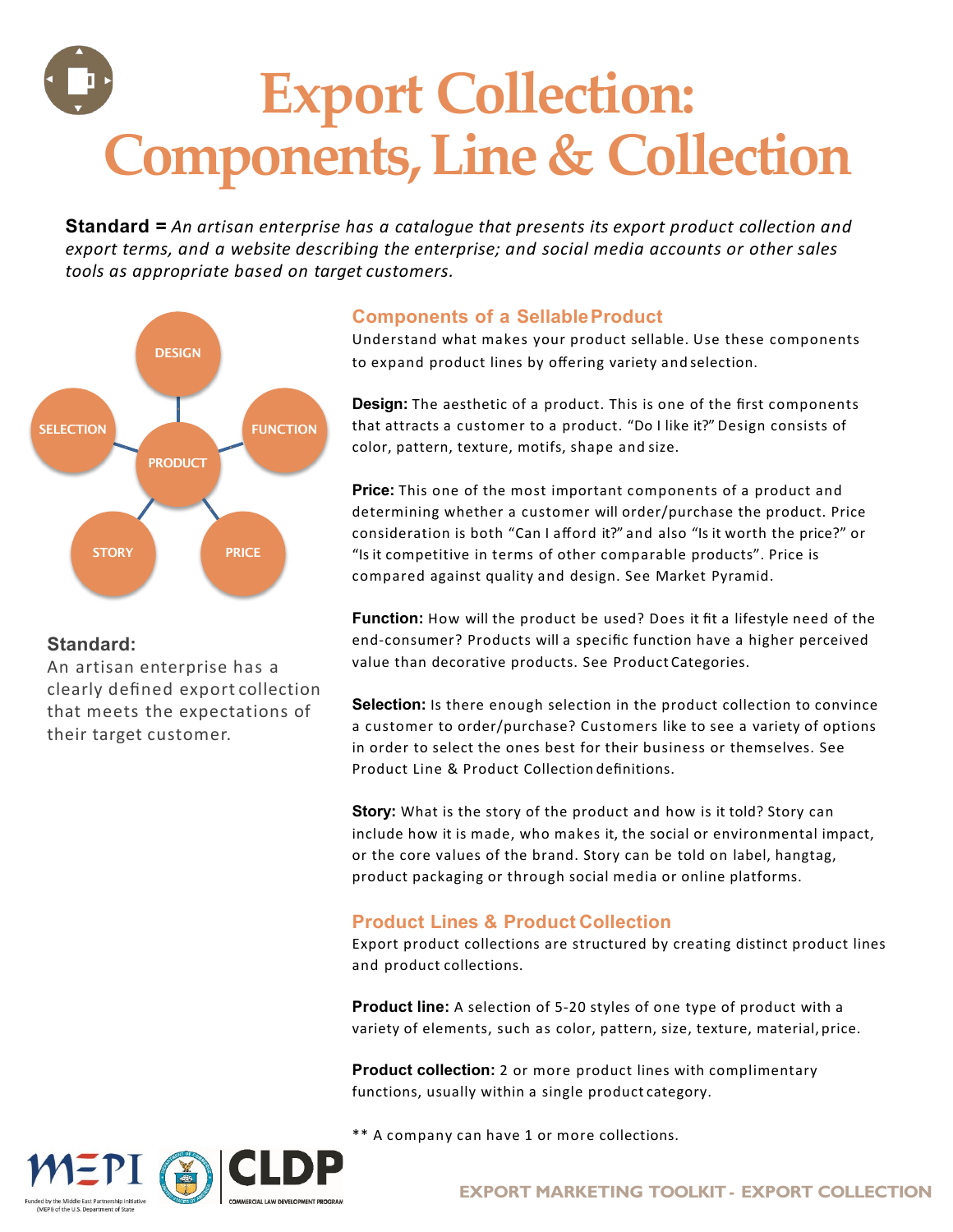

## **Branded Collection vs Private Label & Custom Design**

It is important to determine if you want to sell a branded collection of your own exclusive designs or a private label & custom design collection to produce products that are sold under your customer's brand.

# **Activity**

**2**

- own brand of products or do you want to produce custom designs for other brands? Do you want to sell your **1**
- How many product collections and product lines do you currently offer? How many total items in your collection?

#### **Branded Collection:**

- your exclusive designs
- labeled with your name
- packaged with your branding

#### **Private Label & CustomDesign:**

- products you make are sold under your customer's brand
- you design products together with your customer or you produce their designs
- designs are exclusive to your customer

#### **Different Types of ExportCollections:**

The size and variety of export collections will vary based on target customer

#### **Collection for the End Consumer:**

Nice selection of branded products. **Example:** 1 collection with branded labeling, hangtags and packaging; 3-5+ product lines with 5-7 items each line. (25+ SKUs)

#### **Collection for Small RetailStores:**

Extensive selection of branded products. **Example:** 1-2 collections with branded labeling and hangtags; 3-5+ product lines in each collection; 10-15+ items in each line. (50+ SKUs)

#### **Collection for Large RetailStore or Wholesaler:**

A selection of products that can be modified to create an exclusive, custom design and that showcases range of design, techniques, materials, motifs.

**Example:** 2-3 collections; 3-5+ product lines in each collection; 3-5 items in each line. (35+ SKUs)

*\*\* Creating a collection is an art, not a science. There are no specific rules or formulas. The above are just guidelines.*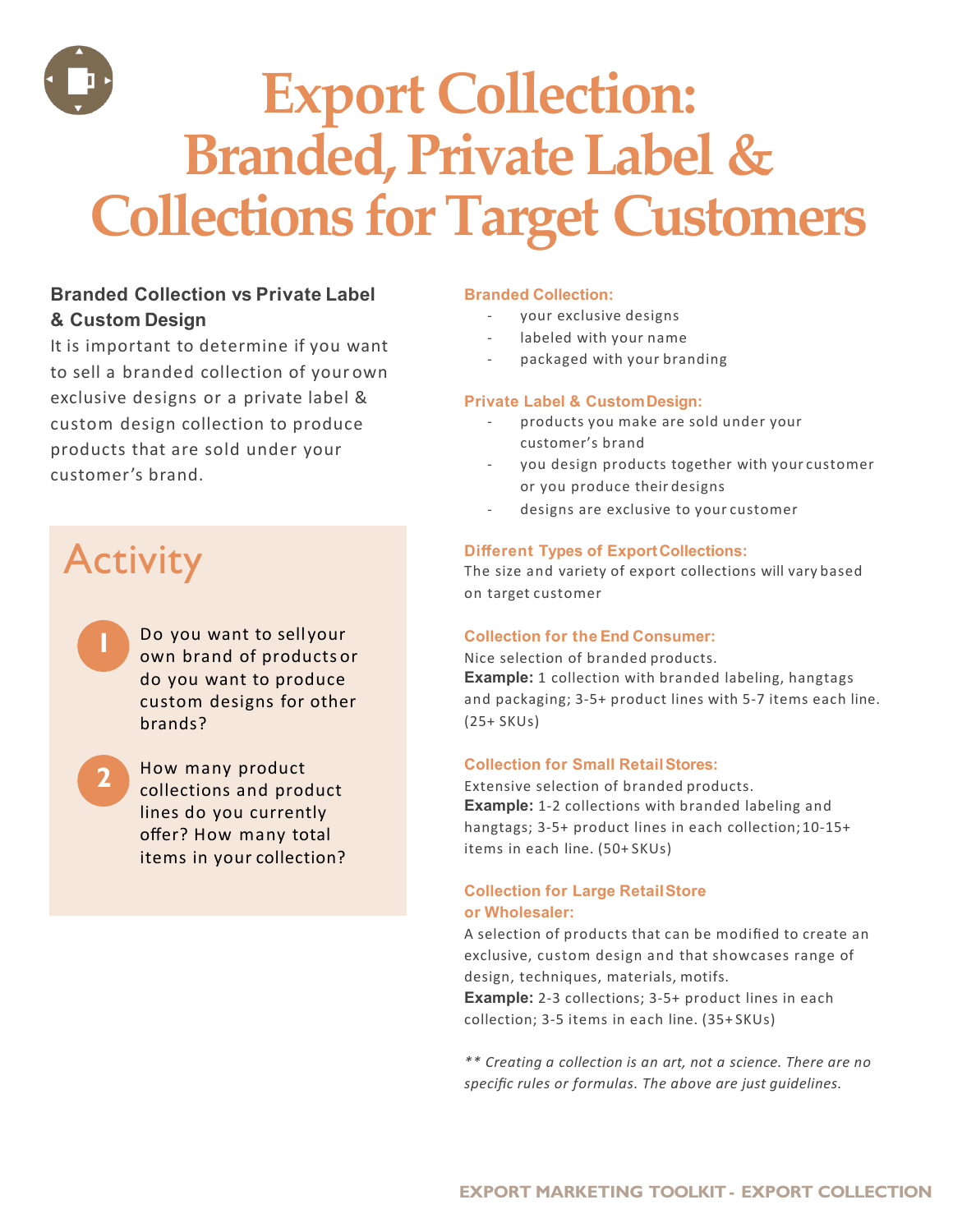

# **Export Collection: Product Lifecycle**

**Standard** = An enterprise has a product development plan to continually create new designs and product offers.

All products have a **LIFE CYCLE**. The length of each stage and the total length of the lifespan will differ but all products go through a cycle.

**Introduction:** New product introduced into the market. **Growth:** Sales increase gradually. **Maturity:** Sales plateau and growth slows down. **Decline:** Sales decline.

# **The Product Lifecycle Model**